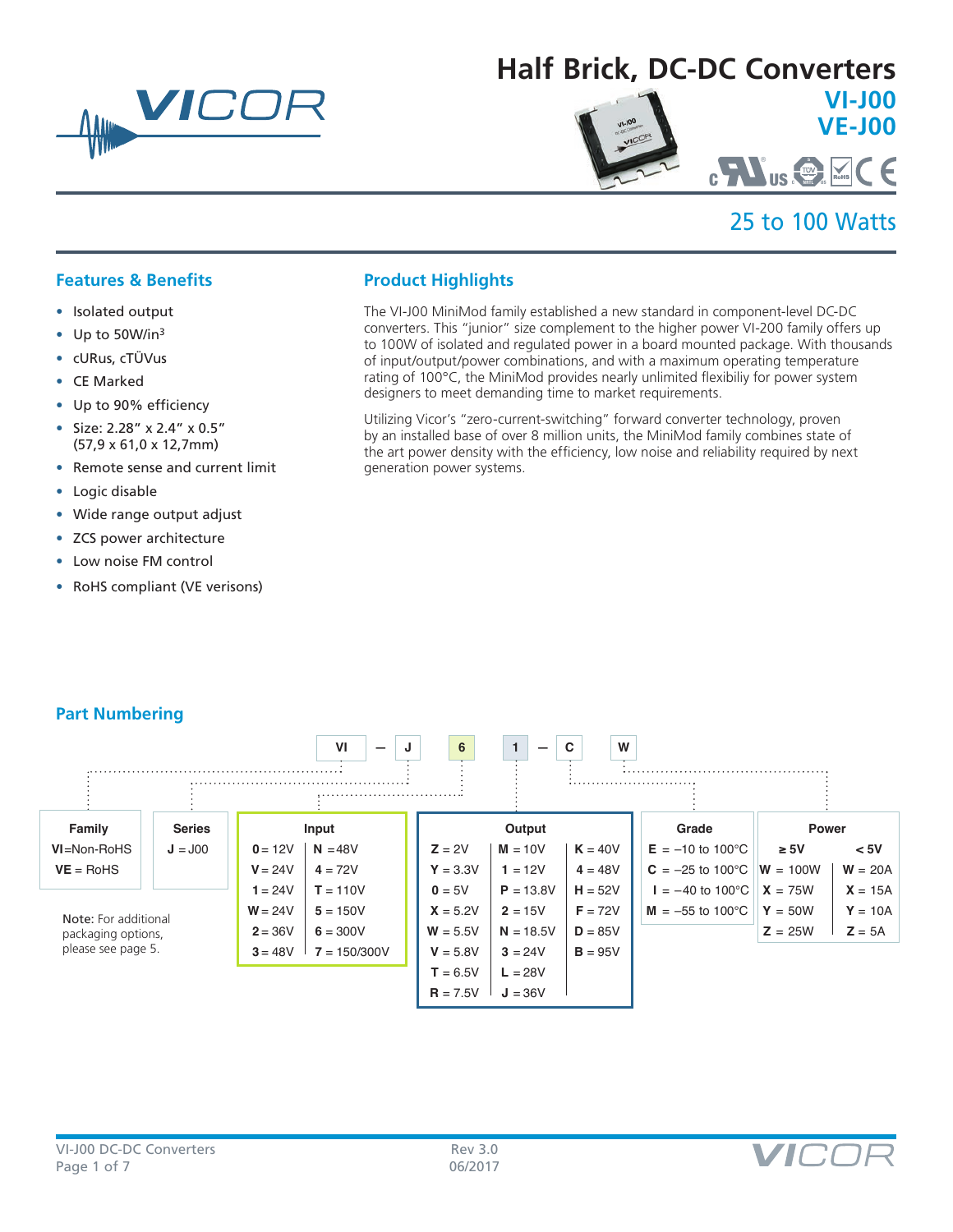# **Maximum Power Available for VI-Jxx-xx**

|                         | <b>Input</b>       |                          |                              | Output                   |               |              |              |                                          |     |          |                                |                |                |                                           |                                    |          |    |    |    |                |               |            |                |                                                     |                          |
|-------------------------|--------------------|--------------------------|------------------------------|--------------------------|---------------|--------------|--------------|------------------------------------------|-----|----------|--------------------------------|----------------|----------------|-------------------------------------------|------------------------------------|----------|----|----|----|----------------|---------------|------------|----------------|-----------------------------------------------------|--------------------------|
|                         | Low                |                          |                              | $V_{OUT}$ Designators    |               |              |              |                                          |     |          |                                |                |                |                                           |                                    |          |    |    |    |                |               |            |                |                                                     |                          |
| Voltage<br>Nom. (Range) | Line<br>75%<br>Max | Transient <sup>[a]</sup> | Designators<br>$\bar{\zeta}$ | $\sim$                   | m<br>$\infty$ | $\sqrt{ }$   | 5.2          | $\mathsf{L}\cap$<br>$\overrightarrow{m}$ | 5.8 | 6.5      | Γņ<br>$\overline{\phantom{0}}$ | $\overline{C}$ | $\overline{C}$ | $\frac{8}{3}$<br>$\overline{\phantom{0}}$ | $\Box$<br>$\overline{\phantom{0}}$ | 18.5     | 24 | 28 | 36 | $\overline{Q}$ | $\frac{8}{4}$ | 52         | $\overline{z}$ | 85                                                  | 95                       |
|                         | Power              |                          |                              | Z                        | Y             | $\mathbf{0}$ | $\mathsf{x}$ | W                                        | V   | T.       | R                              | M              | $\mathbf{1}$   | P                                         | $\overline{2}$                     | N        | 3  | L  |    | K              | 4             | н          | F              | D                                                   | B                        |
| $12(10-20)$             | n/a                | 22                       | $\mathbf{0}$                 | X                        | X             | Υ            | Y            | Υ                                        | Υ   | Y        | Y                              | X              | X              | X                                         | X                                  | Χ        | X  | X  | X  | $\times$       | X             | X          | X              | X                                                   | X                        |
| $24(10 - 36)$           | n/a                | n/a                      | $\mathsf{V}$                 | $\overline{\phantom{a}}$ | Υ             | Υ            | Υ            | Y                                        | Υ   | Υ        | Y                              | Υ              | Y              | Υ                                         | Υ                                  | Υ        | Υ  | Y  | Υ  | Y              | Y             | $\sim$ $-$ | $- -$          | $\hspace{0.05cm} -\hspace{0.05cm} -\hspace{0.05cm}$ | $- -$                    |
| $24(21 - 32)$           | 18                 | 36                       | $\mathbf{1}$                 | W                        | W             | W            | W            | W                                        | W   | X        | X                              | W              | W              | W                                         | W                                  | W        | W  | W  | W  | W              | W             | W          | W              | W                                                   | W                        |
| $24(18-36)$             | n/a                | n/a                      | W                            | W                        | W             | W            | W            | W                                        | W   | X        | X                              | W              | W              | W                                         | W                                  | W        | W  | W  | W  | W              | W             | W          | W              | W                                                   | W                        |
| $36(21 - 56)$           | 18                 | 60                       | $\overline{2}$               | Y                        | Υ             | Υ            | Y            | Υ                                        | Υ   | Υ        | Υ                              | X              | X              | X                                         | X                                  | X        | X  | X  | X  | X              | $\times$      | X          | $-$            | $\hspace{0.05cm} -$                                 | $\overline{\phantom{m}}$ |
| $48(42 - 60)$           | 36                 | 72                       | 3                            | W                        | W             | W            | W            | W                                        | W   | X        | X                              | W              | W              | W                                         | W                                  | W        | W  | W  | W  | W              | W             | W          | W              | W                                                   | W                        |
| $48(36-76)$             | n/a                | n/a                      | N                            | W                        | W             | $\times$     | X            | X                                        | X   | X        | X                              | W              | W              | W                                         | W                                  | W        | W  | W  | W  | W              | W             | W          | W              | W                                                   | W                        |
| $72(55 - 100)$          | 45                 | 110                      | 4                            | W                        | W             | W            | W            | W                                        | W   | X        | X                              | W              | W              | W                                         | W                                  | W        | W  | W  | W  | W              | W             | W          | W              | W                                                   | W                        |
| $110(66 - 160)$         | n/a                | n/a                      | T.                           | W                        | W             | $\times$     | $\times$     | X                                        | X   | X        | X                              | W              | W              | W                                         | W                                  | W        | W  | W  | W  | W              | W             | W          | W              | $\qquad \qquad -$                                   | $\overline{\phantom{m}}$ |
| $150(100 - 200)$        | 85                 | 215                      | 5                            | W                        | W             | W            | W            | W                                        | W   | $\times$ | $\times$                       | W              | W              | W                                         | W                                  | W        | W  | W  | W  | W              | W             | W          | W              | W                                                   | W                        |
| $150(100 - 375)$        | n/a                | n/a                      | $\overline{7}$               | Y                        | Υ             | Υ            | Y            | Υ                                        | Y   | Υ        | Υ                              | $\times$       | $\times$       | X                                         | X                                  | $\times$ | X  | X  | X  | $\times$       | $\times$      | X          | $-$            | $\overline{\phantom{a}}$                            | $\overline{\phantom{m}}$ |
| $300(200 - 400)$        | 170                | 425                      | 6                            | W                        | W             | W            | W            | W                                        | W   | X        | $\times$                       | W              | W              | W                                         | W                                  | W        | W  | W  | W  | W              | W             | W          | W              | W                                                   | W                        |

[a] Transient voltage for 1 second.

# **Converter Specifications**

(Typical at  $T_{BP} = 25^{\circ}C$ , nominal line and 75% load, unless otherwise specified.)

# **Input Specifications**

| VI-J00 E-Grade                           |            |                                                               |     | VI-J00 C-, I-, M-Grade |                                                 |                      |                 |                            |
|------------------------------------------|------------|---------------------------------------------------------------|-----|------------------------|-------------------------------------------------|----------------------|-----------------|----------------------------|
| <b>Parameter</b>                         | <b>Min</b> | Typ                                                           | Max | <b>Min</b>             | <b>Typ</b>                                      | <b>Max</b>           | <b>Units</b>    | Test<br><b>Conditions</b>  |
| Inrush charge                            |            | 60 x 10 <sup>-6</sup>                                         |     |                        | $60 \times 10^{-6}$                             | $100 \times 10^{-6}$ | Coulombs        | Nominal line               |
| Input reflected<br>ripple current $-$ pp |            | 10%                                                           |     |                        | 10%                                             |                      | <sup>I</sup> IN | Nominal line,<br>full load |
| Input ripple                             |            | 25+20 Log $\left(\frac{V_{\text{IN}}}{V_{\text{OUT}}}\right)$ |     |                        | 30+20 Log $\left(\frac{V_{IN}}{V_{OUT}}\right)$ |                      | dB              | 120Hz,<br>nominal line     |
| rejection                                |            |                                                               |     |                        | 20+20 Log $\left(\frac{V_{IN}}{V_{OUT}}\right)$ |                      | dB              | 2400Hz,<br>nominal line    |
| No load power<br>dissipation             |            | 1.35                                                          | 2   |                        | 1.35                                            | $\overline{2}$       | Watts           |                            |

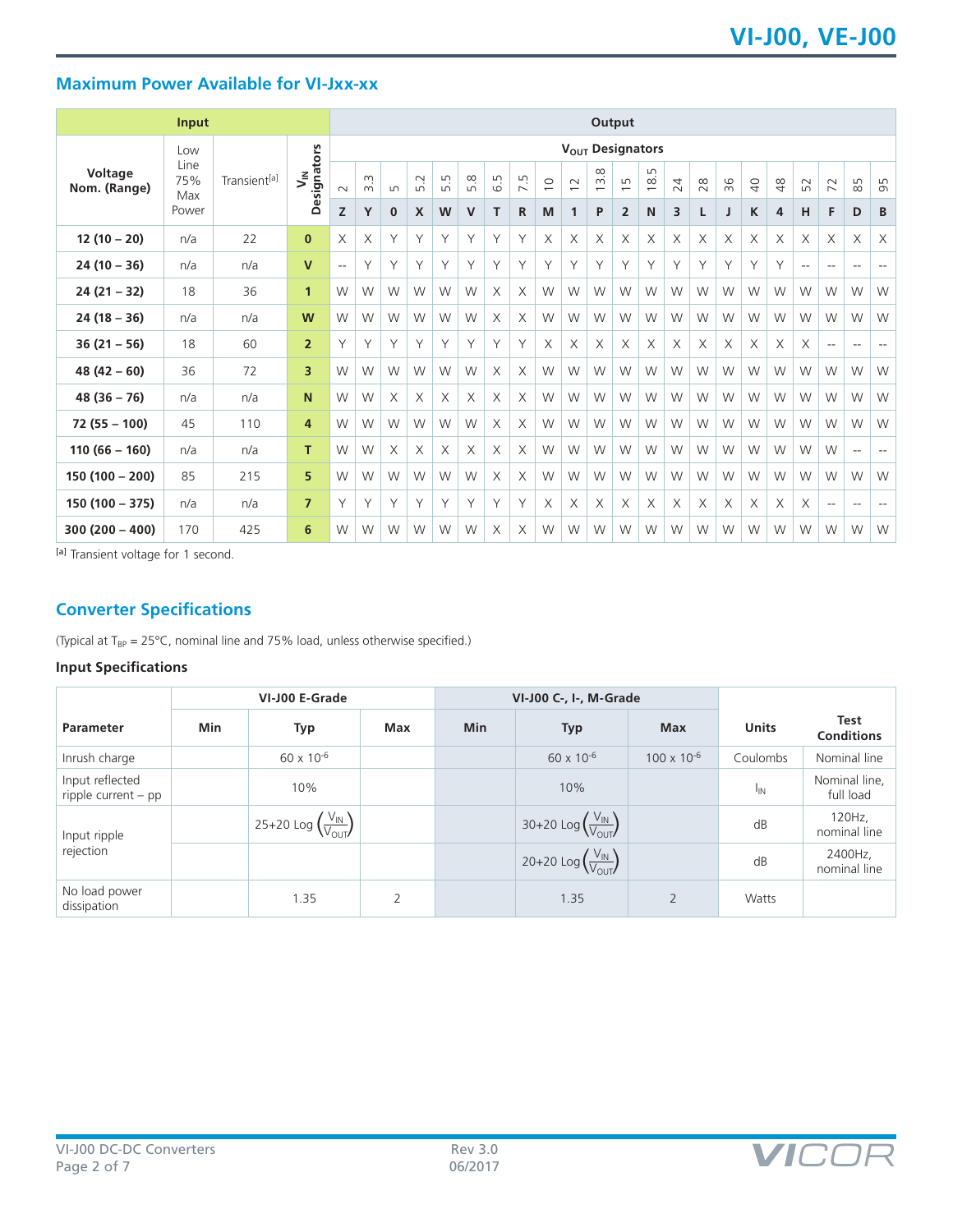# **Converter Specifications (Cont.)**

(Typical at  $T_{BP} = 25^{\circ}$ C, nominal line and 75% load, unless otherwise specified.)

#### **Output Characteristics**

|                                       |      | VI-J00 E-Grade |       | VI-J00 C-, I-, M-Grade |            |            |                  |                                  |
|---------------------------------------|------|----------------|-------|------------------------|------------|------------|------------------|----------------------------------|
| <b>Parameter</b>                      | Min  | <b>Typ</b>     | Max   | <b>Min</b>             | <b>Typ</b> | <b>Max</b> | <b>Units</b>     | <b>Test</b><br><b>Conditions</b> |
| Setpoint accuracy                     |      | $1\%$          | 2%    |                        | 0.5%       | $1\%$      | V <sub>NOM</sub> |                                  |
| Load/line<br>regulation               |      |                | 0.5%  |                        | 0.05%      | 0.2%       | V <sub>NOM</sub> | LL to HL, 10%<br>to Full Load    |
| Load/line<br>regulation               |      |                | $1\%$ |                        | 0.2%       | 0.5%       | $V_{\text{NOM}}$ | LL to HL, No<br>Load to 10%      |
| Output<br>temperature drift           |      | 0.02           |       |                        | 0.01       | 0.02       | % / $^{\circ}$ C | Over rated<br>temp.              |
| Long term drift                       |      | 0.02           |       |                        | 0.02       |            | %/1K hours       |                                  |
| Output ripple - pp:<br>2V, 3.3V       |      |                | 200   |                        | 100        | 150        | mV               | 20MHz<br>bandwidth               |
| 5V                                    |      |                | 5%    |                        | 2%         | 3%         | V <sub>NOM</sub> | 20MHz<br>bandwidth               |
| $10 - 95V$                            |      |                | 3%    |                        | 0.75%      | 1.5%       | $V_{NOM}$        | 20MHz<br>bandwidth               |
| Trim range <sup>[a]</sup>             | 50%  |                | 110%  | 50%                    |            | 110%       | V <sub>NOM</sub> |                                  |
| Total<br>remote sense<br>compensation | 0.5  |                |       | 0.5                    |            |            | Volts            | $0.25V$ max.<br>neg. leg         |
| Current limit                         | 105% |                | 135%  | 105%                   |            | 125%       | <b>FULL LOAD</b> | Automatic<br>restart             |
| Short circuit<br>current              | 105% |                | 140%  | 105%                   |            | 130%       | <b>FULL LOAD</b> | Automatic<br>restart             |

[a] 10V to 15V outputs, or "V" input range have standard trim range ±10%. Consult factory for wider trim range. 95V output –50 + 0% trim range.

Note: The permissible load current must never be exceeded during normal, abnormal or test conditions. For additional output related application information, please refer to output connections on page 5.

## **Control Pin Specifications**

|                           | VI-J00 E-Grade |      |     |            | VI-J00 C-, I-, M-Grade |            |              |                                  |
|---------------------------|----------------|------|-----|------------|------------------------|------------|--------------|----------------------------------|
| <b>Parameter</b>          | Min            | Typ  | Max | <b>Min</b> | <b>Typ</b>             | <b>Max</b> | <b>Units</b> | <b>Test</b><br><b>Conditions</b> |
| Gate out<br>impedance     |                | 50   |     |            | 50                     |            | Ohms         |                                  |
| Gate in impedance         |                | 1000 |     |            | 1000                   |            | Ohms         |                                  |
| Gate in high<br>threshold |                | 6    |     |            |                        | 6          | Volts        | Use open<br>collector            |
| Gate in low<br>threshold  | 0.65           |      |     | 0.65       |                        |            | Volts        |                                  |
| Gate in low<br>current    |                |      | 6   |            |                        | 6          | mA           |                                  |

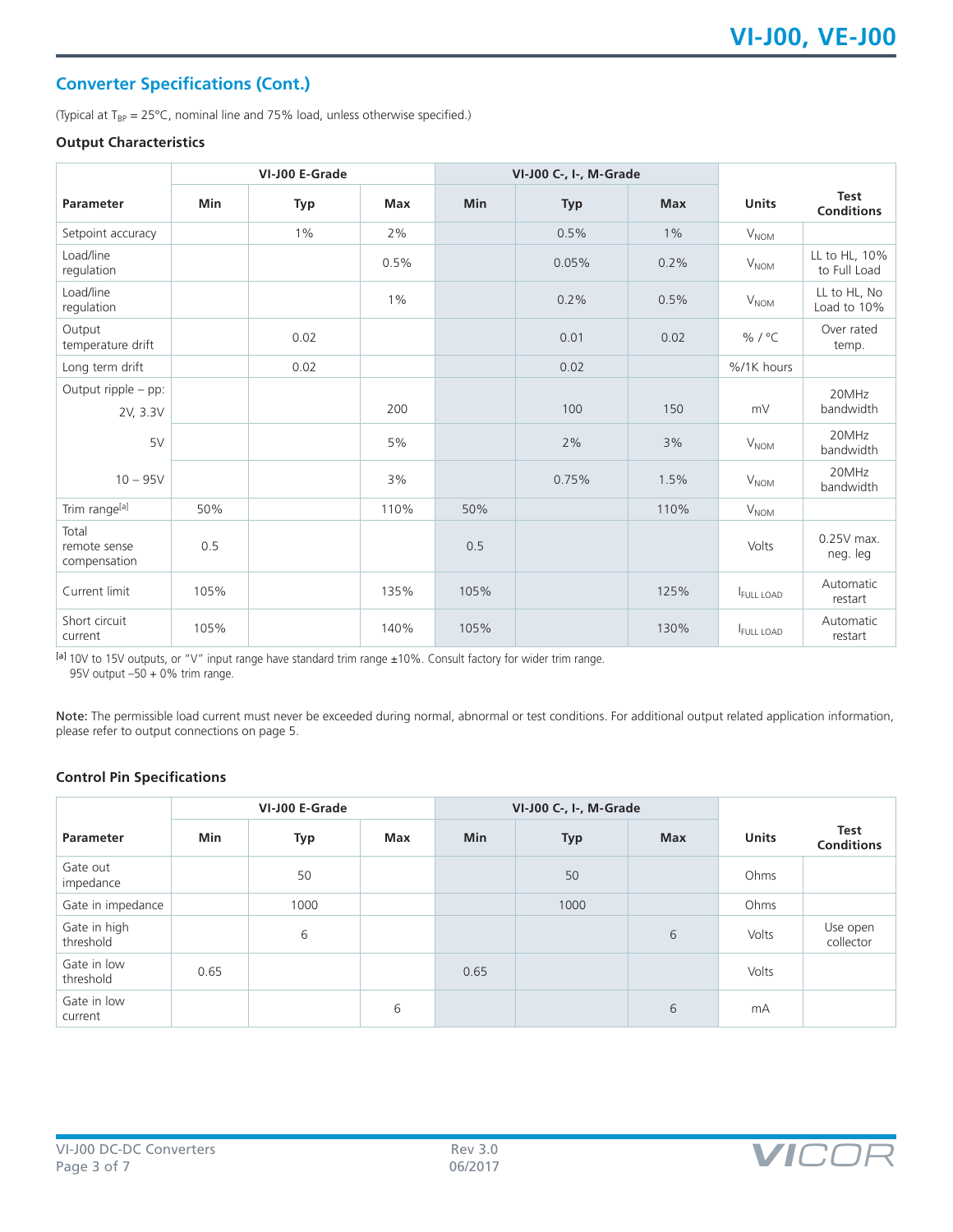# **Converter Specifications (Cont.)**

(Typical at  $T_{BP} = 25^{\circ}$ C, nominal line and 75% load, unless otherwise specified.)

#### **Dielectric Withstand Characteristics**

|                        | VI-J00 E-Grade |     |     |            | VI-J00 C-, I-, M-Grade |            |                  |                                  |
|------------------------|----------------|-----|-----|------------|------------------------|------------|------------------|----------------------------------|
| <b>Parameter</b>       | Min            | Typ | Max | <b>Min</b> | <b>Typ</b>             | <b>Max</b> | <b>Units</b>     | <b>Test</b><br><b>Conditions</b> |
| Input to output        | 3,000          |     |     | 3,000      |                        |            | $V_{RMS}$        | Baseplate<br>earthed             |
| Output to<br>baseplate | 500            |     |     | 500        |                        |            | $V_{RMS}$        |                                  |
| Input to baseplate     | .500           |     |     | 1,500      |                        |            | V <sub>RMS</sub> |                                  |

# **Thermal Characteristics**

|                   | VI-J00 E-Grade |            |            |            | VI-J00 C-, I-, M-Grade |            |         |                         |
|-------------------|----------------|------------|------------|------------|------------------------|------------|---------|-------------------------|
| <b>Parameter</b>  | <b>Min</b>     | Typ        | <b>Max</b> | <b>Min</b> | Typ                    | <b>Max</b> | Units   | Test<br>Conditions      |
| Efficiency        |                | $78 - 88%$ |            |            | $80 - 90\%$            |            |         |                         |
| Baseplate to sink |                | 0.14       |            |            | 0.14                   |            | °C/Watt | With Vicor<br>P/N 20267 |

[d] No overtemp protection in booster modules.

# **Mechanical Specifications**

| VI-J00 E-Grade |               |             |                | VI-J00 C-, I-, M-Grade |              |                |                          |                                  |
|----------------|---------------|-------------|----------------|------------------------|--------------|----------------|--------------------------|----------------------------------|
| Parameter      | Min           | Typ         | Max            | <b>Min</b>             | <b>Typ</b>   | <b>Max</b>     | Units                    | <b>Test</b><br><b>Conditions</b> |
| Weight         | 2.9<br>(82.8) | 3.2<br>(92) | 3.6<br>(101.2) | 3.4<br>(96.3)          | 3.8<br>(107) | 4.1<br>(117.7) | <b>Ounces</b><br>(Grams) |                                  |

## **Product Grade Temperatures**

| <b>Parameter</b> | <b>Storage</b>  | <b>Operating</b> | <b>Units</b> | <b>Notes</b> |
|------------------|-----------------|------------------|--------------|--------------|
|                  | $-20$ to $+105$ | $-10$ to $+100$  | $\circ$      |              |
|                  | $-40$ to $+105$ | $-25$ to $+100$  | $\circ$      |              |
|                  | $-55$ to $+105$ | $-40$ to $+100$  | $\circ$      |              |
| M                | $-65$ to $+105$ | $-55$ to $+100$  | $\circ$      |              |

## **Maximum Capacitance, Rated Output Voltage <5V**

| Rated $V_{OUT}$ (V) | I <sub>OUT</sub> Rating (A) | $C_{MAX}(\mu F)$ | $I_{OUT}$ Rating (A) | $C_{MAX}(\mu F)$ |
|---------------------|-----------------------------|------------------|----------------------|------------------|
| 2 to $<$ 3          |                             | 500              | 10 to 20             | 5000             |
| $3$ to $< 5$        |                             | 1000             | >10 to 20            | 5000             |

#### **Maximum Capacitance, Rated Output Voltage** ≥**5V**

| Rated $V_{OUT} (V)$    | $P_{OUT}$ Rating (W) | $C_{MAX}(\mu F)$ | $P_{OUT}$ Rating (W) | $C_{MAX}(\mu F)$ |
|------------------------|----------------------|------------------|----------------------|------------------|
| 5 to $< 7.5$           | $\leq 50$            | 1000             | >50 to 100           | 1500             |
| $7.5 \text{ to } < 10$ | $\leq 50$            | 400              | >50 to 100           | 700              |
| 10 to $<$ 28           | $\leq 50$            | 400              | >50 to 100           | 500              |
| >28                    | $\leq 50$            | 150              | >50 to 100           | 250              |

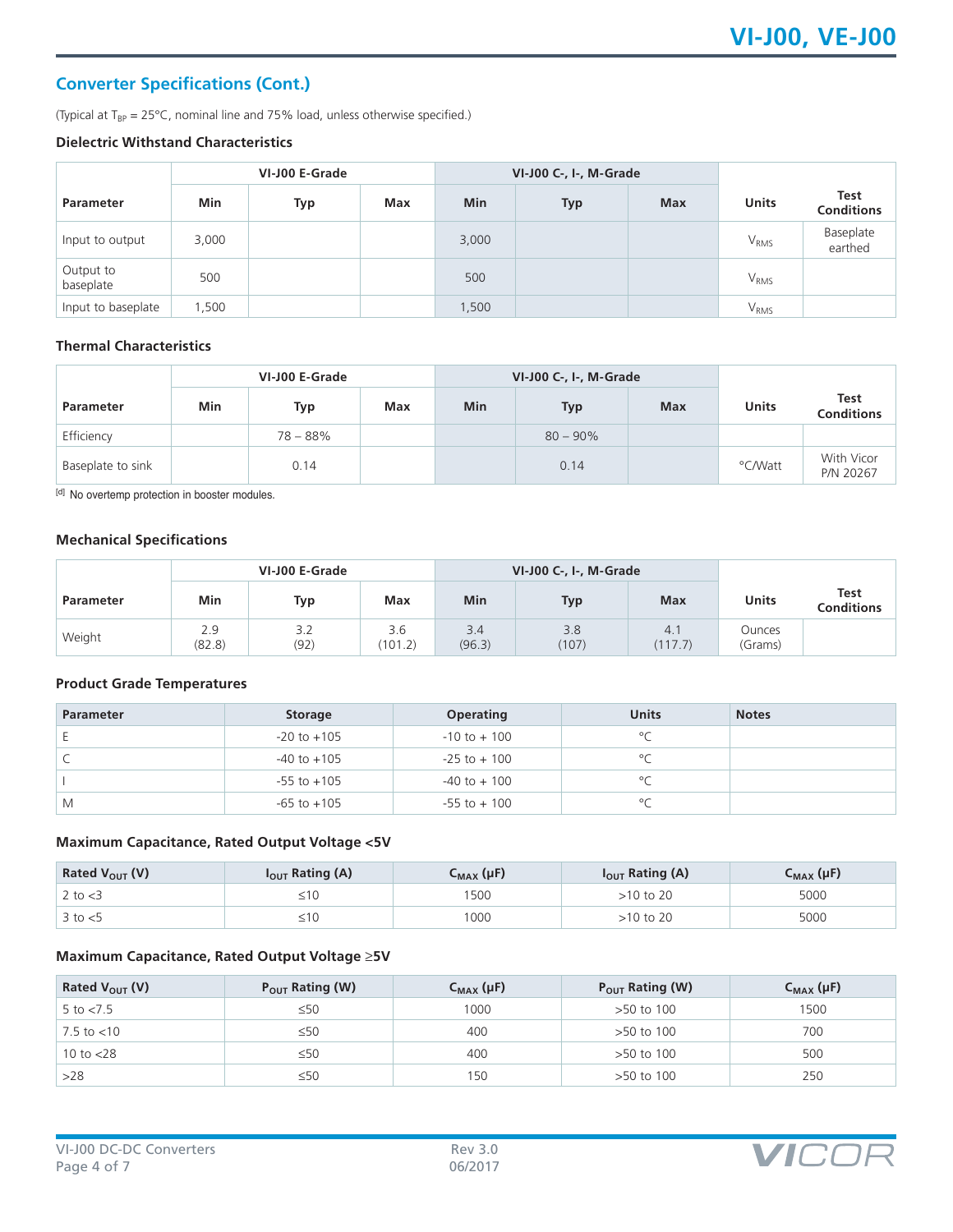# **Basic Module Operation**



*Figure 1 — Basic module operation requires fusing, grounding, bypassing capacitors.\* See [Design Guide & Applications Manual.](http://www.vicorpower.com/documents/applications_manual/DesignGuideAppsManual_200J00.pdf)*

## **Output Connections and Considerations**

The permissible load current<sup>[e]</sup> must never be exceeded during normal, abnormal or test conditions. Converters subject to dynamic loading exceeding 25% of rated current must be reviewed by Vicor Applications Engineering to ensure that the converter will operate properly.

Under dynamic load, light load, or no load conditions, the converter may emit audible noise. Converters that utilize remote sense may require compensation circuitry to offset the phase lag caused by the external output leads and load impedance. Remote Sense leads must be protected for conditions such as lead reversal, noise pickup, open circuit, or excessive output lead resistance between the sense point and the converters output terminals. For applications that may draw more than the rated current, a fast acting electronic circuit breaker must be utilized to protect the converter. Under no circumstance should the rated current be exceeded. Utilizing or testing of current limit or short circuit current will damage the converter. Ensure that the total output capacitance connected to the converter does not exceed the limits on Page 4.

[e] Permissible load current:

*Nominal Power Rating Nominal*  $V_{\text{out}}$ 

# **Storage**

Vicor products, when not installed in customer units, should be stored in ESD safe packaging in accordance with ANSI/ESD S20.20, "Protection of Electrical and Electronic Parts, Assemblies and Equipment" and should be maintained in a temperature controlled factory/warehouse environment not exposed to outside elements controlled between the temperature ranges of 15ºC and 38ºC. Humidity shall not be condensing, no minimum humidity when stored in an ESD compliant package.

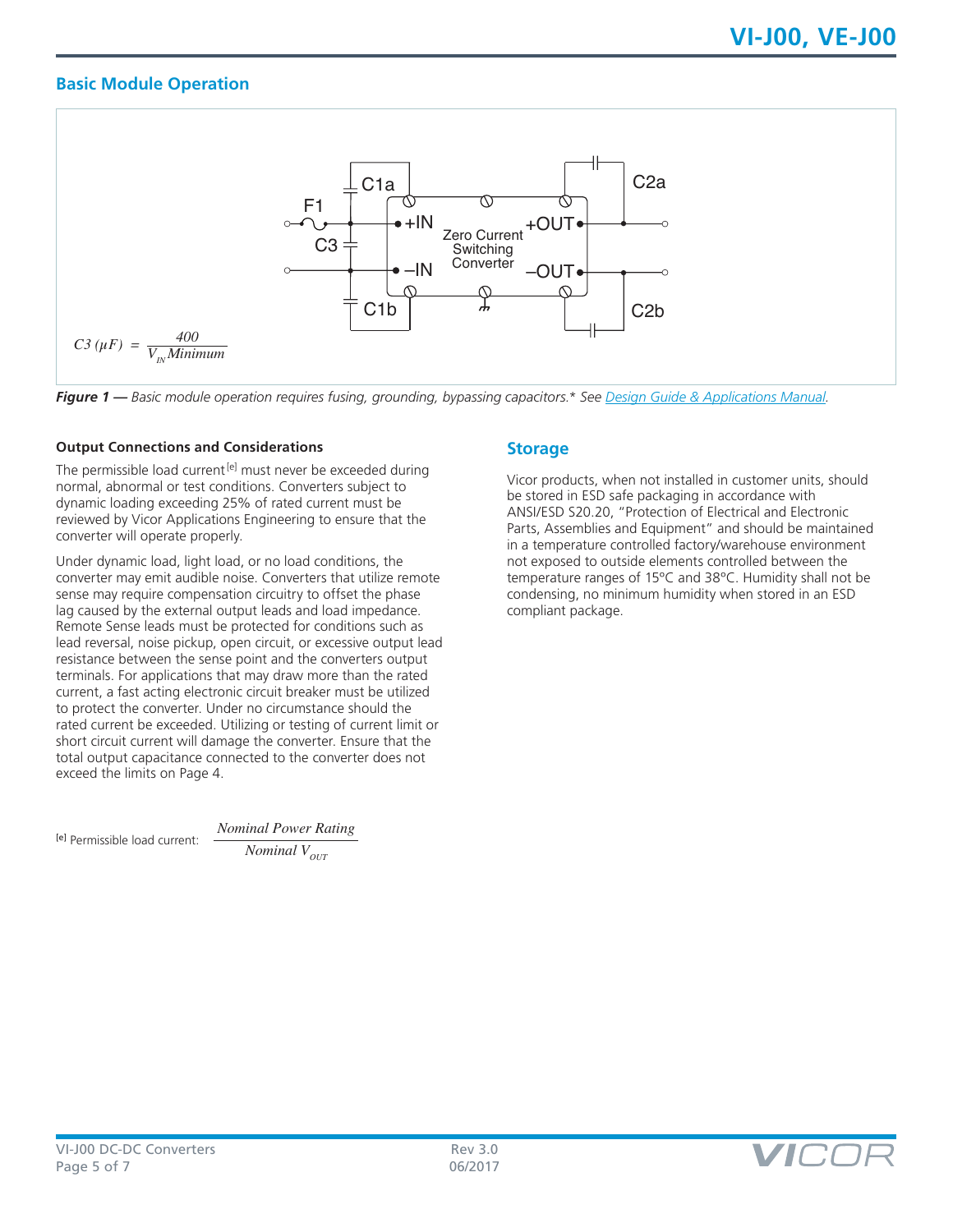# **Mechanical Drawing**



# **PACKAGING OPTIONS**



2.28"L x 1.80"W x 0.50"H (57,9 x 45,7 x 12,7mm)

To order the SlimMod configuration add the suffix "–S" to the standard module part number.

Qty (2) grounding clips are included with each SlimMod *P/N 32187*

#### **Flangeless package Flangeless package with integral heat sink**



Longitudinal, 0.25"(6.35mm) fins — add suffix "–F1" Longitudinal, 0.50"(12.7mm) fins — add suffix "–F2"



Transverse, 0.25"(6.35mm) fins — add suffix "–F3" Transverse, 0.50"(12.7mm) fins — add suffix "-F4" 2.28"L x 2.40"W x 1.08"H

Available with longitudinal or transverse fins of 0.25"(6.35mm) or 0.50"(12.7mm) height. Add the appropriate suffix to the module part number.

Qty (4) grounding clips are included with each FinMod F1, F2 P/N 32185 F3, F4 P/N 32186

#### **MegaMod Jr.**

Chassis mount alternatives, one, two or three outputs: up to 300W



1 up – 2.58¨ x 2.5¨ x 0.62¨ (65,5 x 63,5 x 15,7mm) 2 up – 2.58¨ x 4.9¨ x 0.62¨ (65,5 x 124,5 x 15,7mm) 3 up – 2.58¨ x 7.3¨ x 0.62¨ (65,5 x 185,4 x 15,7mm)

**BusMod**



(57,9 x 61,0 x 27,4mm)

To order the BusMod fully assembled, add suffix "–B1" to the standard module part number.

*To order the BusMod separately:* Half-sized BusMod — P/N 18952

[See BusMod Mechanical Drawings for more details.](http://asp.vicorpower.com/CADPDF/2R4R4J.PDF)

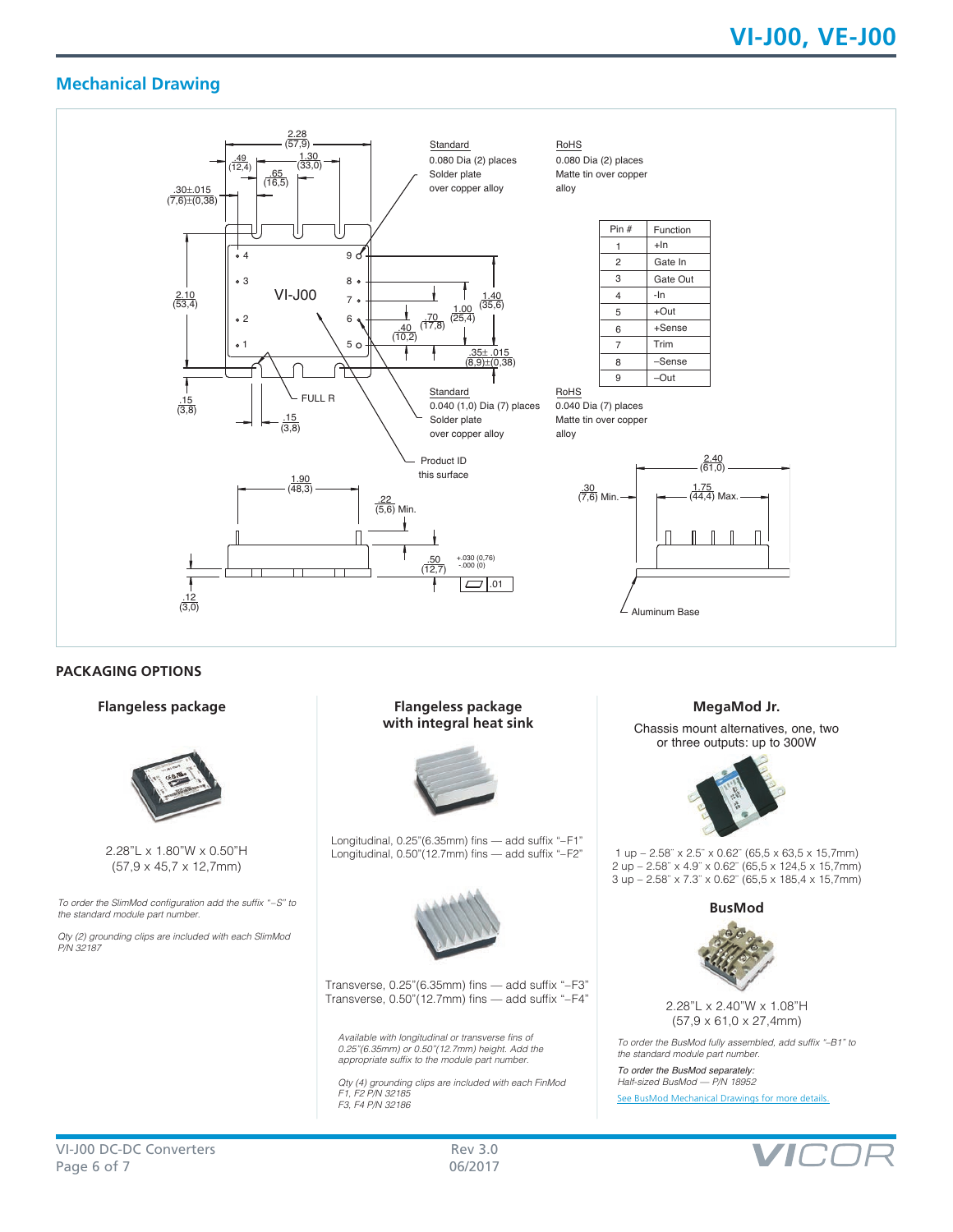## Vicor's comprehensive line of power solutions includes high density AC-DC and DC-DC modules and accessory components, fully configurable AC-DC and DC-DC power supplies, and complete custom power systems.

Information furnished by Vicor is believed to be accurate and reliable. However, no responsibility is assumed by Vicor for its use. Vicor makes no representations or warranties with respect to the accuracy or completeness of the contents of this publication. Vicor reserves the right to make changes to any products, specifications, and product descriptions at any time without notice. Information published by Vicor has been checked and is believed to be accurate at the time it was printed; however, Vicor assumes no responsibility for inaccuracies. Testing and other quality controls are used to the extent Vicor deems necessary to support Vicor's product warranty. Except where mandated by government requirements, testing of all parameters of each product is not necessarily performed.

#### **Specifications are subject to change without notice.**

Visit [http://www.vicorpower.com/vi-200\\_vi-j00](http://www.vicorpower.com/vi-200_vi-j00) for the latest product information.

# Vicor's Standard Terms and Conditions and Product Warranty

All sales are subject to Vicor's Standard Terms and Conditions of Sale, and Product Warranty which are available on Vicor's webpage ([http://www.vicorpower.com/termsconditionswarranty\)](http://www.vicorpower.com/termsconditions) or upon request.

# Life Support Policy

VICOR'S PRODUCTS ARE NOT AUTHORIZED FOR USE AS CRITICAL COMPONENTS IN LIFE SUPPORT DEVICES OR SYSTEMS WITHOUT THE EXPRESS PRIOR WRITTEN APPROVAL OF THE CHIEF EXECUTIVE OFFICER AND GENERAL COUNSEL OF VICOR CORPORATION. As used herein, life support devices or systems are devices which (a) are intended for surgical implant into the body, or (b) support or sustain life and whose failure to perform when properly used in accordance with instructions for use provided in the labeling can be reasonably expected to result in a significant injury to the user. A critical component is any component in a life support device or system whose failure to perform can be reasonably expected to cause the failure of the life support device or system or to affect its safety or effectiveness. Per Vicor Terms and Conditions of Sale, the user of Vicor products and components in life support applications assumes all risks of such use and indemnifies Vicor against all liability and damages.

#### Intellectual Property Notice

Vicor and its subsidiaries own Intellectual Property (including issued U.S. and Foreign Patents and pending patent applications) relating to the products described in this data sheet. No license, whether express, implied, or arising by estoppel or otherwise, to any intellectual property rights is granted by this document. Interested parties should contact Vicor's Intellectual Property Department.

Contact Us: <http://www.vicorpower.com/contact-us>

# **Vicor Corporation**

25 Frontage Road Andover, MA, USA 01810 Tel: 800-735-6200 Fax: 978-475-6715 [www.vicorpower.com](http://www.vicorpower.com)

**email**

Customer Service: [custserv@vicorpower.com](mailto:%20custserv%40vicorpower.com?subject=) Technical Support: [apps@vicorpower.com](mailto:apps%40vicorpower.com?subject=)

©2017 Vicor Corporation. All rights reserved. The Vicor name is a registered trademark of Vicor Corporation. All other trademarks, product names, logos and brands are property of their respective owners.